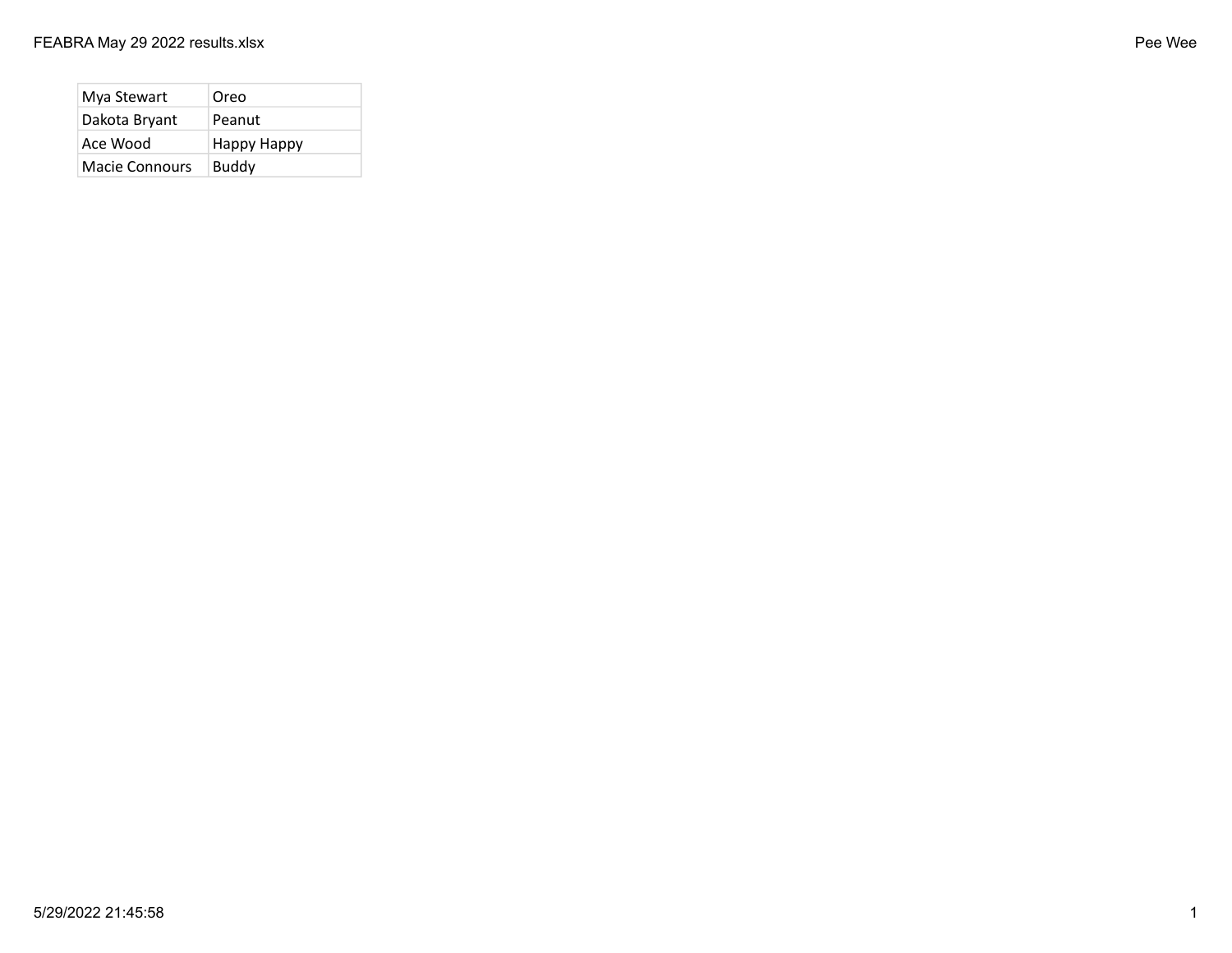| Kathy Dickason            | Smoke                 | 18.13  | 1d 1            | \$<br>233 |             |  |
|---------------------------|-----------------------|--------|-----------------|-----------|-------------|--|
| <b>Brittany Lamberton</b> | Snip                  | 18.191 | 1d <sub>2</sub> | \$<br>140 | 18.130 1d   |  |
| Dakota Watson             | Poptart               | 18.516 | 1d <sub>3</sub> | \$<br>93  | 0.500       |  |
| Cheryl Lynn Mann          |                       | 18.524 |                 |           | 18.630 2d   |  |
| Jessica Perry             | JJ Carrizzos Gambler  | 18.549 |                 |           | 19.130 3d   |  |
| <b>Brigitte Campfield</b> | <b>Bugsy</b>          | 18.637 | 2d <sub>1</sub> | \$<br>199 | $20.130$ 4d |  |
| <b>Taylor McLain</b>      | Suade                 | 18.679 | 2d <sub>2</sub> | \$<br>120 |             |  |
| Alexandria Solis          | Skippers Speedy Zippo | 18.699 | 2d <sub>3</sub> | \$<br>80  |             |  |
| Addie Walker              | Sister                | 18.77  |                 |           |             |  |
| <b>Grace Falkner</b>      | Jewels                | 18.773 |                 |           |             |  |
| Jamie Rewis               | Chappy                | 18.799 |                 |           |             |  |
| Dakota Beaver             | First One Leaving     | 18.832 |                 |           |             |  |
| Jamie Rewis               | Ponkey                | 18.836 |                 |           |             |  |
| Avery Pieczonka           | Lola Bugs             | 18.873 |                 |           |             |  |
| <b>Trinity Schwartz</b>   | Mr. Frenchies Wonder  | 18.932 |                 |           |             |  |
| Kristen Carter            | Banker                | 18.933 |                 |           |             |  |
| Kathy Dickason            | Andy                  | 19.01  |                 |           |             |  |
| Rhonda Morris             | Ric                   | 19.024 |                 |           |             |  |
| Hannah Rae                | Slick                 | 19.074 |                 |           |             |  |
| Alexandria Solis          | May's April Colors    | 19.1   |                 |           |             |  |
| Avery Pieczona            | Boon Jack Moon 212    | 19.102 |                 |           |             |  |
| Lexi Parks                | Samson                | 19.217 | 3d 1            | \$<br>133 |             |  |
| Erika Soller              | <b>Breezi</b>         | 19.311 | 3d 2            | \$<br>80  |             |  |
| Kacie Warren              | Dancing Bugs J Man    | 19.409 | 3d 3            | \$<br>53  |             |  |
| <b>Ellison Connours</b>   | Dent                  | 19.41  |                 |           |             |  |
| <b>Brooke Bates</b>       | Easy on the Sug       | 19.448 |                 |           |             |  |
| Jenn Orr                  | Mira                  | 19.457 |                 |           |             |  |
| Toni Gladding             | <b>TBH</b>            | 19.483 |                 |           |             |  |
| Jayme Wilson              | Malibu                | 19.5   |                 |           |             |  |
| Anna Rose Urban           | Dent                  | 19.522 |                 |           |             |  |
| Lisa Motteler             | This Corona is Hot    | 19.595 |                 |           |             |  |
| <b>Emily Nuanes</b>       | JJ                    | 19.61  |                 |           |             |  |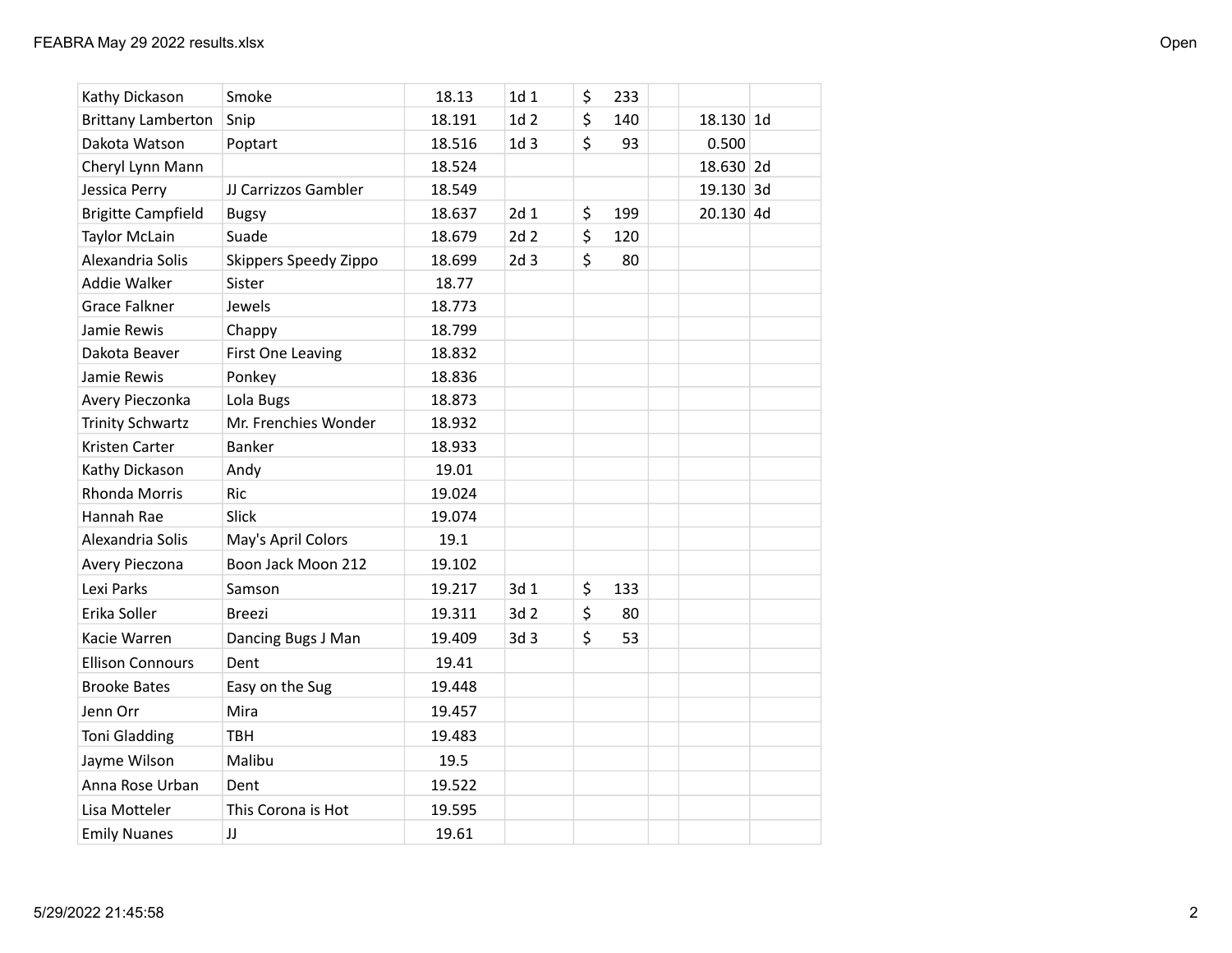| Michele Davenport       | Shoot the Curl           | 19.69    |      |           |  |  |
|-------------------------|--------------------------|----------|------|-----------|--|--|
| Alisha Nadal            | DC Smart Little Vicki    | 20.03    |      |           |  |  |
| Kristen Carter          | Pistol                   | 20.105   |      |           |  |  |
| <b>Alexis Stremming</b> | Et Tu Sugar King         | 20.919   | 4d 1 | \$<br>100 |  |  |
| Lisa Ransom             | Krimps First Place       | 21.328   | 4d 2 | \$<br>60  |  |  |
| Bailynn Blizzard        | Way to Happy             | 21.38    | 4d 3 | \$<br>40  |  |  |
| Hailey Manson           | PJ                       | 21.98    |      |           |  |  |
| Lisa Ransom             | Kas Rowdy Dun Smokin     | 22.921   |      |           |  |  |
|                         |                          |          |      |           |  |  |
|                         |                          |          |      |           |  |  |
| No Times                |                          |          |      |           |  |  |
| Annie Cook              | JCW Eyesa Corona         | 0        |      |           |  |  |
| Bailynn Blizzard        | <b>Doc</b>               | 0        |      |           |  |  |
| Bonnie Calhoun          | <b>Guys Little Peppy</b> | 0        |      |           |  |  |
| <b>Brooke Bates</b>     | Arizona                  | $\Omega$ |      |           |  |  |
| Emma Newman             | Cashs Cat Can Do         | $\Omega$ |      |           |  |  |
| Justin Culp             | Fergie                   | $\Omega$ |      |           |  |  |
| Kacie Warren            | Proud Abby               | 0        |      |           |  |  |
| Michelle Stewart        | Diamond                  | 0        |      |           |  |  |
| <b>Missy Hobbs</b>      | <b>Boogie</b>            | 0        |      |           |  |  |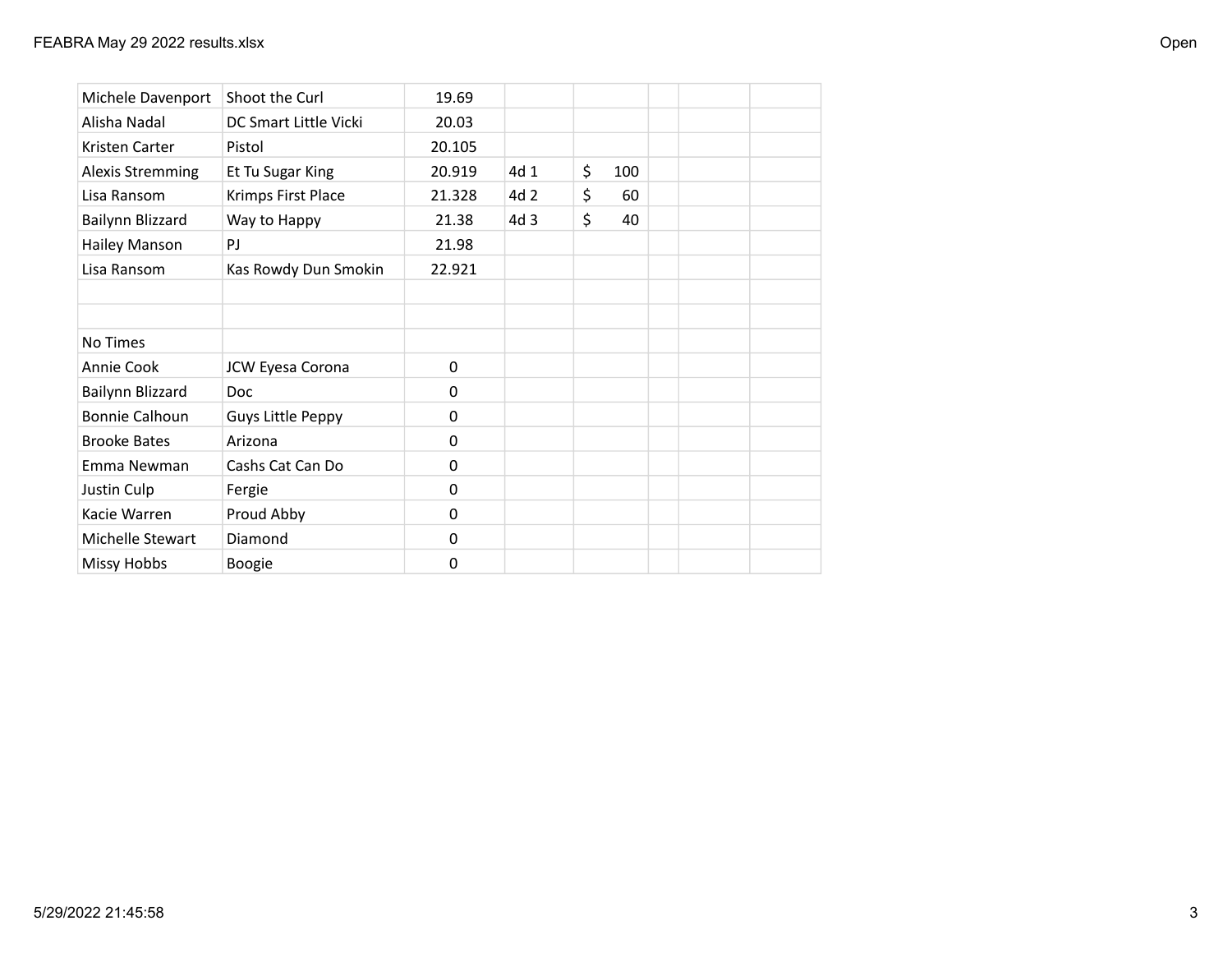| Alexandria Solis        | Skippers Speedy Zippo | 18.346 | 1d <sub>1</sub> | \$<br>143 |
|-------------------------|-----------------------|--------|-----------------|-----------|
| Dakota Watson           | Poptart               | 18.516 | 1d <sub>2</sub> | \$<br>95  |
| Addie Walker            | Sister                | 18.763 |                 |           |
| Grace Falkner           | Jewels                | 18.773 |                 |           |
| Dakota Beaver           | First One Leaving     | 18.832 |                 |           |
| Avery Pieczonka         | Boon Jack Moon 212    | 18.873 |                 |           |
| <b>Trinity Schwartz</b> | Mr. Frenchies Wonder  | 18.932 |                 |           |
| Alexandria Solis        | May's April Colors    | 19.1   |                 |           |
| Avery Pieczonka         | Lola Bugs             | 19.102 |                 |           |
| <b>Ellisen Connours</b> | Dent                  | 19.41  | 2d <sub>1</sub> | \$<br>95  |
| Anna Rose Urban         | Dent                  | 19.522 | 2d <sub>2</sub> | \$<br>64  |
| Bailynn Blizzard        | Way too Happy         | 21.38  |                 |           |
| <b>Hailey Manson</b>    | PJ                    | 21.98  |                 |           |
| Payton Carter           | ВB                    | 25.766 |                 |           |
| khaki Watters           | Macho                 | 32.099 |                 |           |
|                         |                       |        |                 |           |
|                         |                       |        |                 |           |
| No Times                |                       |        |                 |           |
| Bailynn Blizzard        | <b>Doc</b>            | 0      |                 |           |
| Emma Newman             | Cashs Cat Can Do      | 0      |                 |           |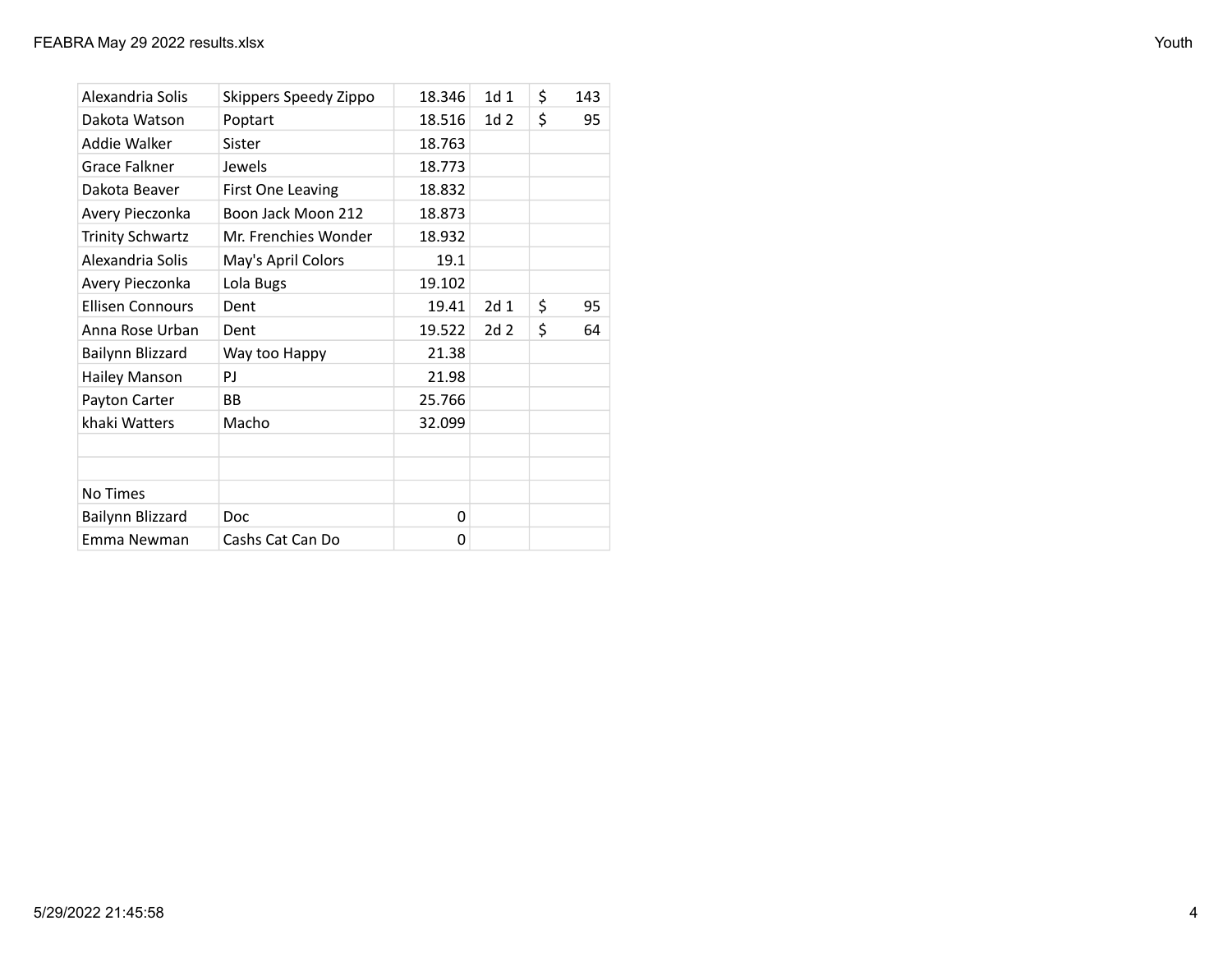| Kathy Dickason        | Smoke              | 18.13  | 1d <sub>1</sub> | \$86 |
|-----------------------|--------------------|--------|-----------------|------|
| Kristen Carter        | Banker             | 18.933 |                 |      |
| Lisa Motteler         | This Corona is Hot | 19.595 | 2d <sub>1</sub> | \$58 |
| Michele Davenport     | <b>Got Perks</b>   | 19.69  |                 |      |
| Kristen Carter        | Pistol             | 20.105 |                 |      |
| Lisa Motteler         |                    | 21.328 |                 |      |
| Lisa Motteler         |                    | 22.921 |                 |      |
|                       |                    |        |                 |      |
| No Times              |                    |        |                 |      |
| Annie Cook            | JCW Eyesa Corona   | 0      |                 |      |
| <b>Bonnie Calhoun</b> | Guys Little Peppy  | 0      |                 |      |